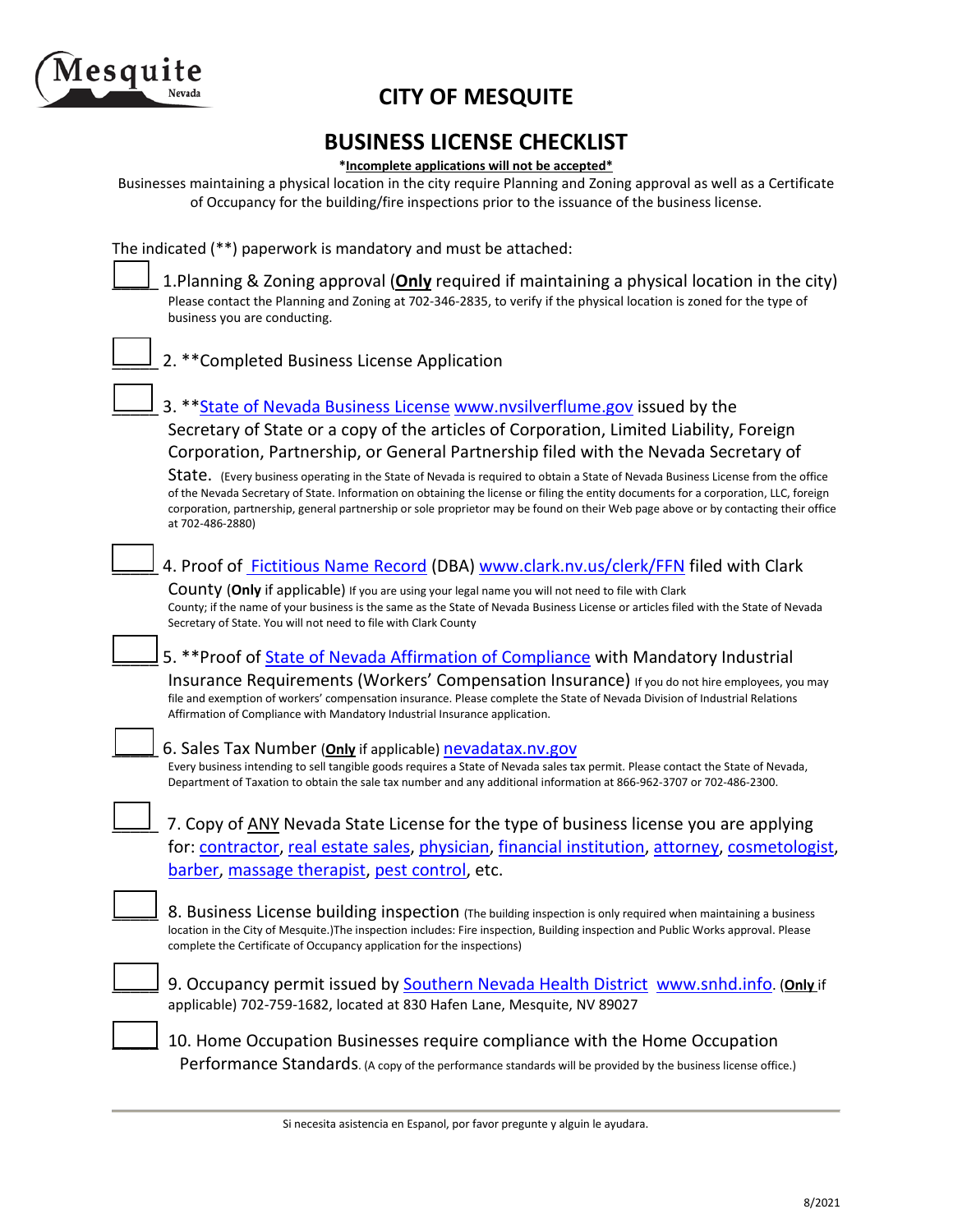

### **CITY OF MESQUITE**

#### **BUSINESS LICENSE APPLICATION**

|    | <b>New Business</b>                                                                                                                                                                                                                  |             |              |                           |      |       |                                                                                      |   |
|----|--------------------------------------------------------------------------------------------------------------------------------------------------------------------------------------------------------------------------------------|-------------|--------------|---------------------------|------|-------|--------------------------------------------------------------------------------------|---|
|    | Change in Ownership                                                                                                                                                                                                                  |             |              |                           |      |       |                                                                                      |   |
|    | Please print or type                                                                                                                                                                                                                 |             |              |                           |      |       |                                                                                      |   |
| 1. | Name of Business <b>Contract Contract Contract Contract Contract Contract Contract Contract Contract Contract Contract Contract Contract Contract Contract Contract Contract Contract Contract Contract Contract Contract Contra</b> |             |              |                           |      |       |                                                                                      |   |
| 2. |                                                                                                                                                                                                                                      |             |              |                           |      |       |                                                                                      |   |
| 3. |                                                                                                                                                                                                                                      |             |              |                           |      |       |                                                                                      |   |
|    |                                                                                                                                                                                                                                      |             | Address      |                           | City | State | Zip                                                                                  |   |
| 4. |                                                                                                                                                                                                                                      |             |              |                           |      |       |                                                                                      |   |
|    |                                                                                                                                                                                                                                      |             | Address      |                           | City | State | Zip                                                                                  |   |
| 5. |                                                                                                                                                                                                                                      |             |              |                           |      |       |                                                                                      |   |
|    |                                                                                                                                                                                                                                      | First       |              | Last                      |      |       | Middle                                                                               |   |
| 6. |                                                                                                                                                                                                                                      |             |              |                           |      |       |                                                                                      |   |
|    | (and/or corporate address)                                                                                                                                                                                                           |             | Address      |                           | City | State | Zip                                                                                  |   |
| 7. | <b>Business Phone</b>                                                                                                                                                                                                                | Home Phone  |              | Cell Phone                |      |       | Corporate Phone/Name of Contact                                                      |   |
|    |                                                                                                                                                                                                                                      |             |              |                           |      |       |                                                                                      |   |
|    |                                                                                                                                                                                                                                      |             |              |                           |      |       |                                                                                      |   |
| 9. |                                                                                                                                                                                                                                      |             |              |                           |      |       | Business is: Sole Proprietor   Corporation   Partnership   Limited Liability Company |   |
|    |                                                                                                                                                                                                                                      |             |              |                           |      |       |                                                                                      |   |
|    | 10. List Names of Owner(s), Partners, Corporate Officers, etc. Provide Name, Address, Phone #, Title and<br>Percentage Owned. (Attach additional sheet if needed)                                                                    |             |              |                           |      |       |                                                                                      |   |
|    | <b>FIRST</b><br>M                                                                                                                                                                                                                    | <b>LAST</b> | <b>TITLE</b> | ADDRESS, CITY, STATE, ZIP |      |       | <b>PHONE</b>                                                                         | % |
|    |                                                                                                                                                                                                                                      |             |              |                           |      |       |                                                                                      |   |
|    |                                                                                                                                                                                                                                      |             |              |                           |      |       |                                                                                      |   |
|    |                                                                                                                                                                                                                                      |             |              |                           |      |       |                                                                                      |   |

11. Describe the means of marketing the business \_ (Door to Door marketing requires a Solicitation License)

\_\_\_\_\_\_\_\_\_\_\_\_\_\_\_\_\_\_\_\_\_\_\_\_\_\_\_\_\_\_\_\_\_\_\_\_\_\_\_\_\_\_\_\_\_\_\_\_\_\_\_\_\_\_\_\_\_\_\_\_\_\_\_\_\_\_\_\_\_\_\_\_\_\_\_\_\_\_\_\_\_\_\_\_\_\_\_\_\_\_\_\_\_\_\_\_\_\_\_\_\_\_\_\_\_\_\_\_\_\_\_\_